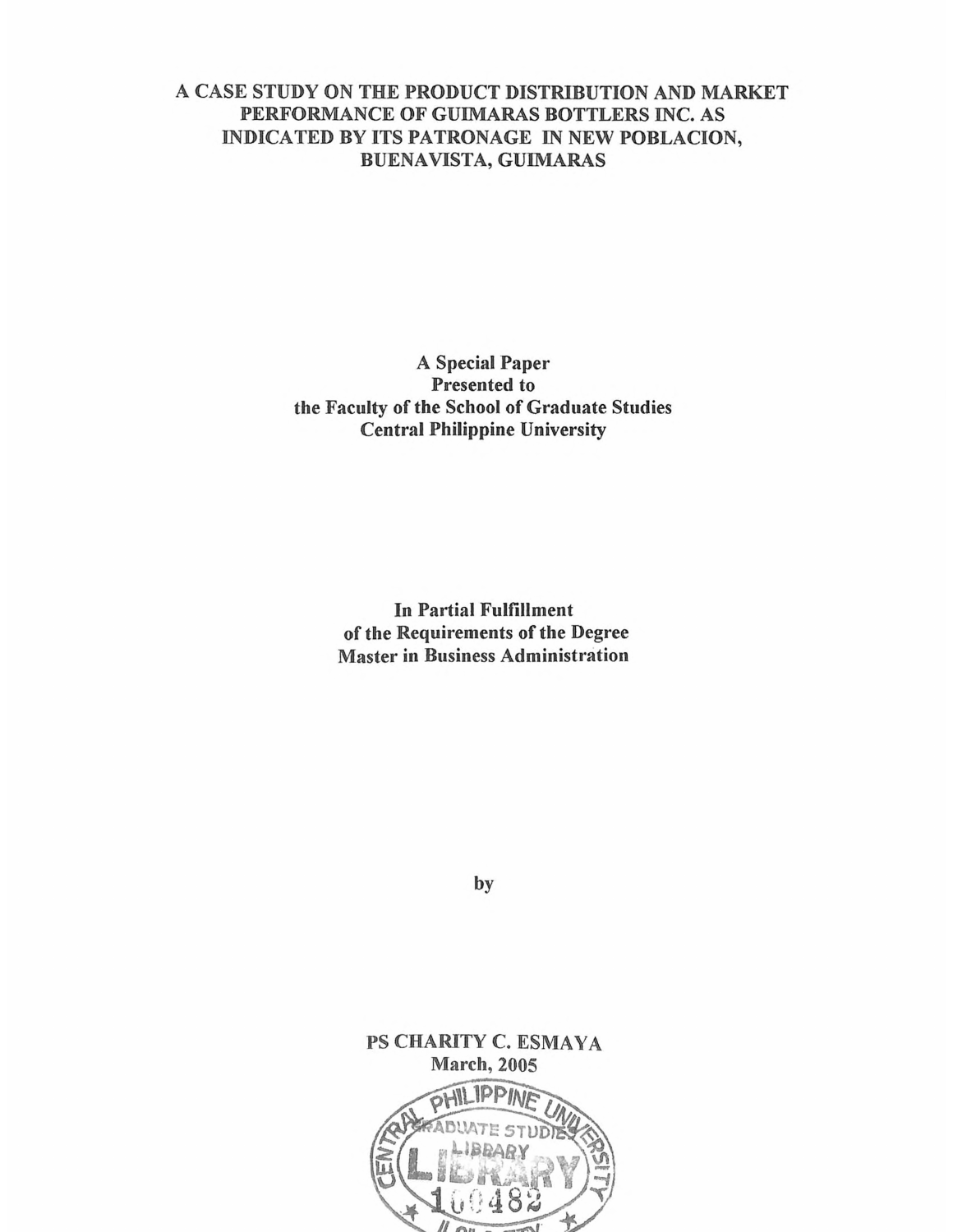## **ABSTRACT**

## **A CASE STUDY ON THE PRODUCT DISTRIBUTION AND MARKET PERFORMANCE OF GUIMARAS BOTTLERS INC. AS INDICATED BY ITS PATRONAGE IN NEW POBLACION, BUENAVISTA, GUIMARAS**

**by**

## **PS Charity C. Esmaya**

This study was conducted among the 247 consumers of New Poblacion,

Buenavista, Guimaras which were randomly selected to answer a researcher-made questionnaire-checklist. Data on marketing strategies were gathered from the company personnel and was limited to the strategies implemented in New Poblacion, Buenavista, Guimaras.

Guimaras Bottlers Incorporated is a local manufacturer of bottled drinking water in the provinces of Iloilo and Guimaras. It was founded and owned by Mr. Leonardo de la Cruz, Jr. who came up with the idea of putting up a bottled water plant to serve the growing and expanding demand for bottled water in his farm located at Brgy. Piña Buenavista, Guimaras where supply of spring water is abundant.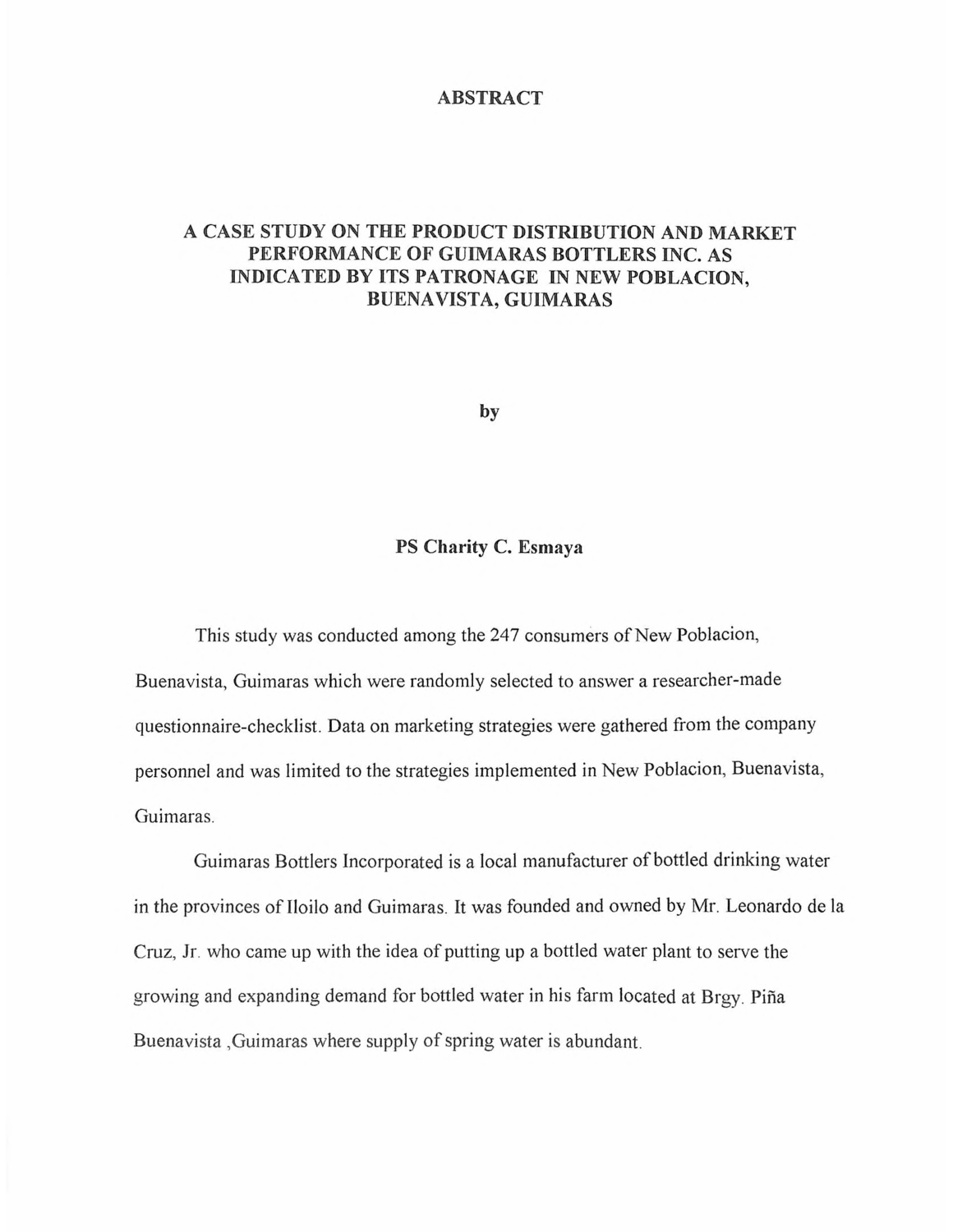The company delivers and sells its bottled spring water to households, students and other customers who happen to buy in restaurants, drugstores, retail stores, and sarisari stores. There are a number of bottled water companies in the Poblacion which also sells the same product and have their own water refilling stations which are more accessible to customers as compared to the location of the company which is 8 kilometers far from the barangay. The company uses the set of marketing tools in pursuing its market objectives in their target market, which is the marketing mix. McCarthy popularized this four-factor classification of these tools called the four Ps: product, price, place and promotion.

The company has about 398 distribution outlets in the provinces of Guimaras and Iloilo and even reaching Boracay Island. The company was able to cover 7 percent of its total product distribution to retail store outlets particularly in New Poblacion Buenavista Guimaras. The company provides a vehicle and a salesman to deliver its goods in the market. It uses different types of distribution channels such as direct sales, which sells directly to the customer, or end user of the product. Another one is the indirect sales where the company sells to a retailer whose salespeople then sell to the customer.

Data showed that a little over half (58 percent) of the total respondents patronize bottled water while the rest (41. 7 percent) do not patronize bottled water. Out of 144 respondents who are buying bottled water, more than half ( <sup>56</sup> percent) prefer to buy other bottled water brands and less than one half (44 percent) of the bottled water consumers patronize the product of Guimaras Bottler's Incorporated. This probably means that there is a high possibility of increasing the sales to improve the market performance the company. With the strong demand for bottled water it is the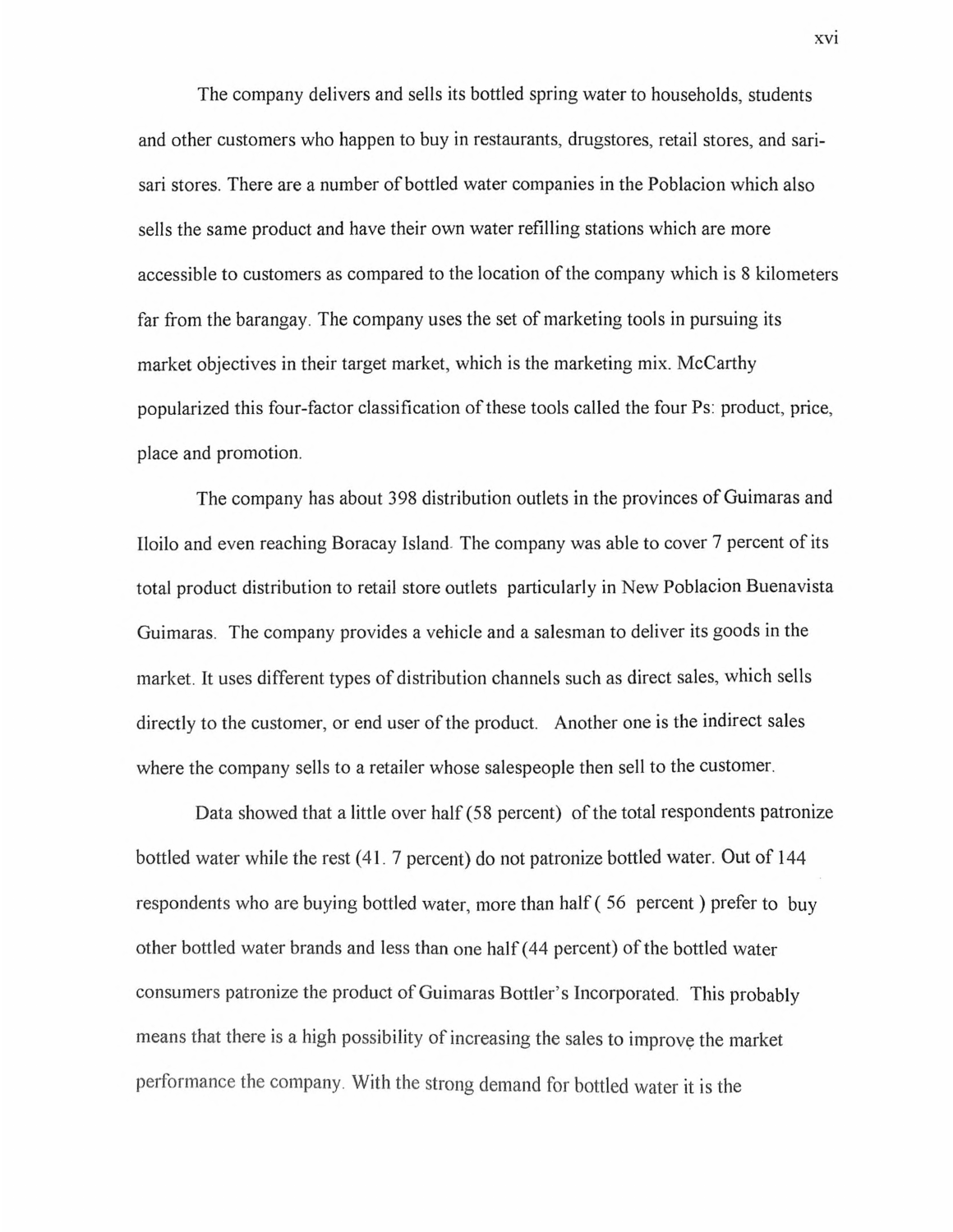effectiveness of the company's marketing distribution strategies that will determine success or failure.

Guimaras Bottler's Incorporated is recognized for consistent high quality as it relates to taste, purity, and safety. The bottling company is proud of its self-imposed standards for quality assurance and environmental stewardship in its capacity to produce more bottled spring water with its abundant supply of natural spring waters. It has a wide range of product choices; private labels and alternative bottle and package sizes for customer's convenience.

Based on the study, the company incurs much on transportation and communication expenses during orders and delivery. There is a limited capitalization hindering them from venturing other products and realizing their plans.

Currently there are a number of competitors in the market, both those produced by big companies as well as small local water stations. It includes: Bonell Purified water, Viva Mineral water, Absolute Mineral water and Wilkins Distilled water. With the growing technology and laboratory facilities, Guimaras Bottler's Inc could not compete with bigger bottling companies since the company has no laboratory facilities at present.

The over all evaluation of the company's marketing strategy in marketing bottled waters in the market was rated "fair" with regards to the strategies in applying the 4P's of marketing mix as to product, price, place and promotion. The marketing plans of Guimaras Spring Water in the Guimaras market can also be "fair" because according to the personnel, the management focus more on marketing its product in Iloilo and other parts of Panay. This concludes that the company has not exerted more effort in terms of